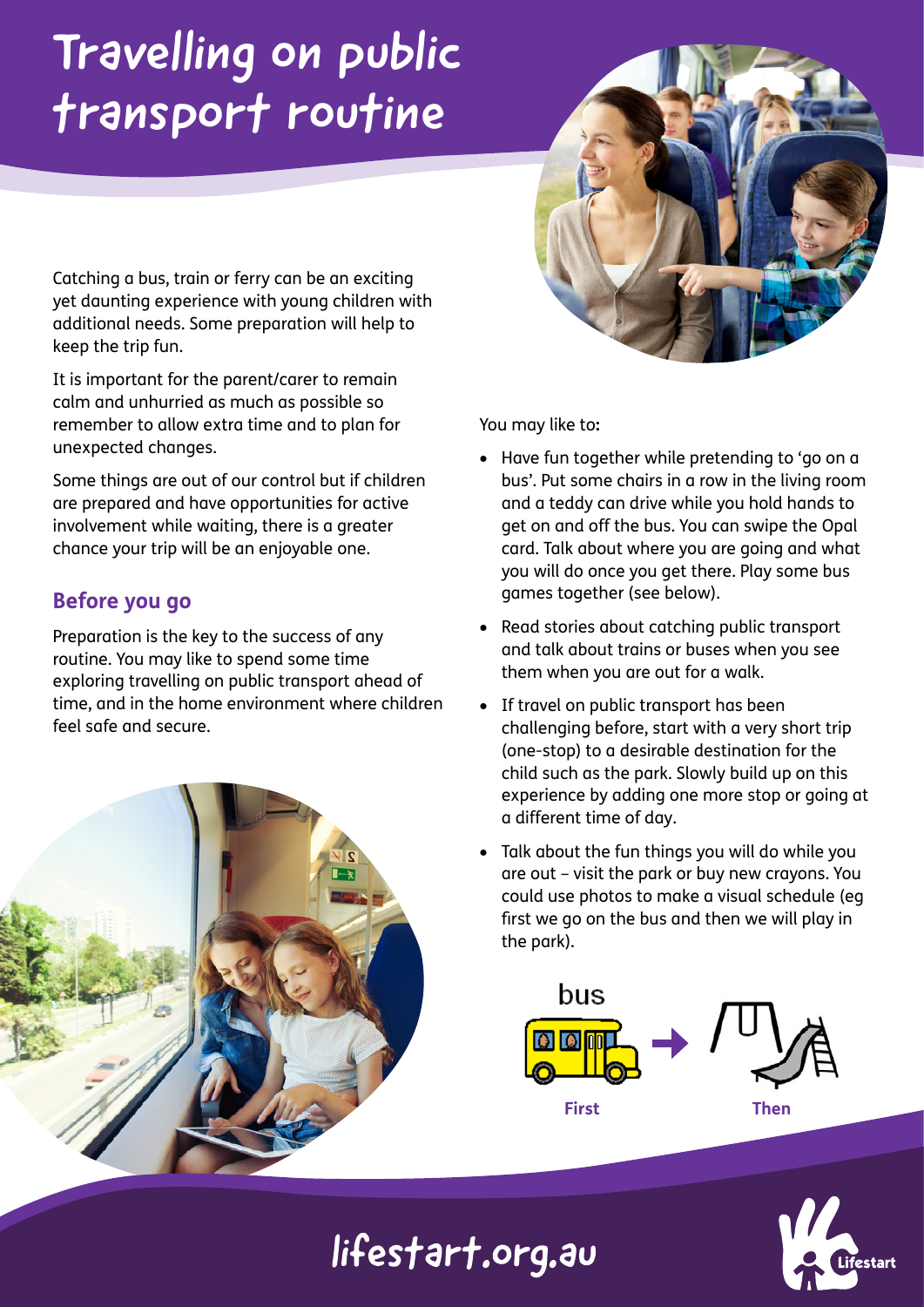

### **Supporting your child's sensory needs**

- Bring crunchy food and a drink bottle with a straw. Chewing and sipping will help children to stay calm and regulated. Perfumed food such as mandarin pieces can help offset strong odours.
- If your child reacts to noise, bring headphones so they can listen to music, or sunglasses if they react to light. If your child is very active, ask them to carry a small backpack with a bottle of water in it. The weight is calming for some children.
- Think about the best time to go. If you can, plan your trip for when your child has just eaten, will not be too tired and when the public transport will be quieter. This is not always possible.
- It may also be helpful to consider what sensory resources may further support your child, for example, would they like access to a fidget toy.

#### **On the day**

- It may be helpful for some children to be provided a verbal or visual reminder of the day's activities, for example, you may like to communicate, "Today we are getting the bus."
- Look up the timetable and have your Opal card ready.
- Pack a snack and a drink and a book or a toy. You could tie the toys onto the pram if there is a chance of losing them. Bring some handwash and a change of clothes if necessary.
- Decide if you are happy for your child to swipe the Opal card. Also think about whether you are happy to let your child press the button for your stop - for some children, learning to wait can be challenging.
- Try to not fit too many jobs into your day out so you can return home while your child is still happy.
- Travelling is a great opportunity for you and your child to form enriching connections. Being present promotes opportunities for fun and meaningful interactions.
- Consider opportunities for you and your child to interact, for example, can you play "I spy," or count the number of items you pass.

### **Waiting time**

- While you are waiting for the bus you could sing 'Wheels on the Bus'. For children with an interest in numbers, tell your child the bus number you need and ask them to help look for the numbers while at the bus stop.
- Read a book about what you will see **All About Street Signs** by David Nabor encourages looking out for and matching road signs which can be a great game while on the bus.
- Look out the window for a car like grandma's or count the dogs.
- Draw a simple map of where you are going and discuss the route. For children who can recognise letters, have them look out for names like Big W.
- If you are travelling with more than one child, bring a book suitable to read to them both, or each child can play with a familiar item of interest. This might be a good time to give them a small snack.
- Take photos while waiting for the train/bus so the child can share the experience with a special person, and to help them to be prepared for the next time.



# lifestart.org.au